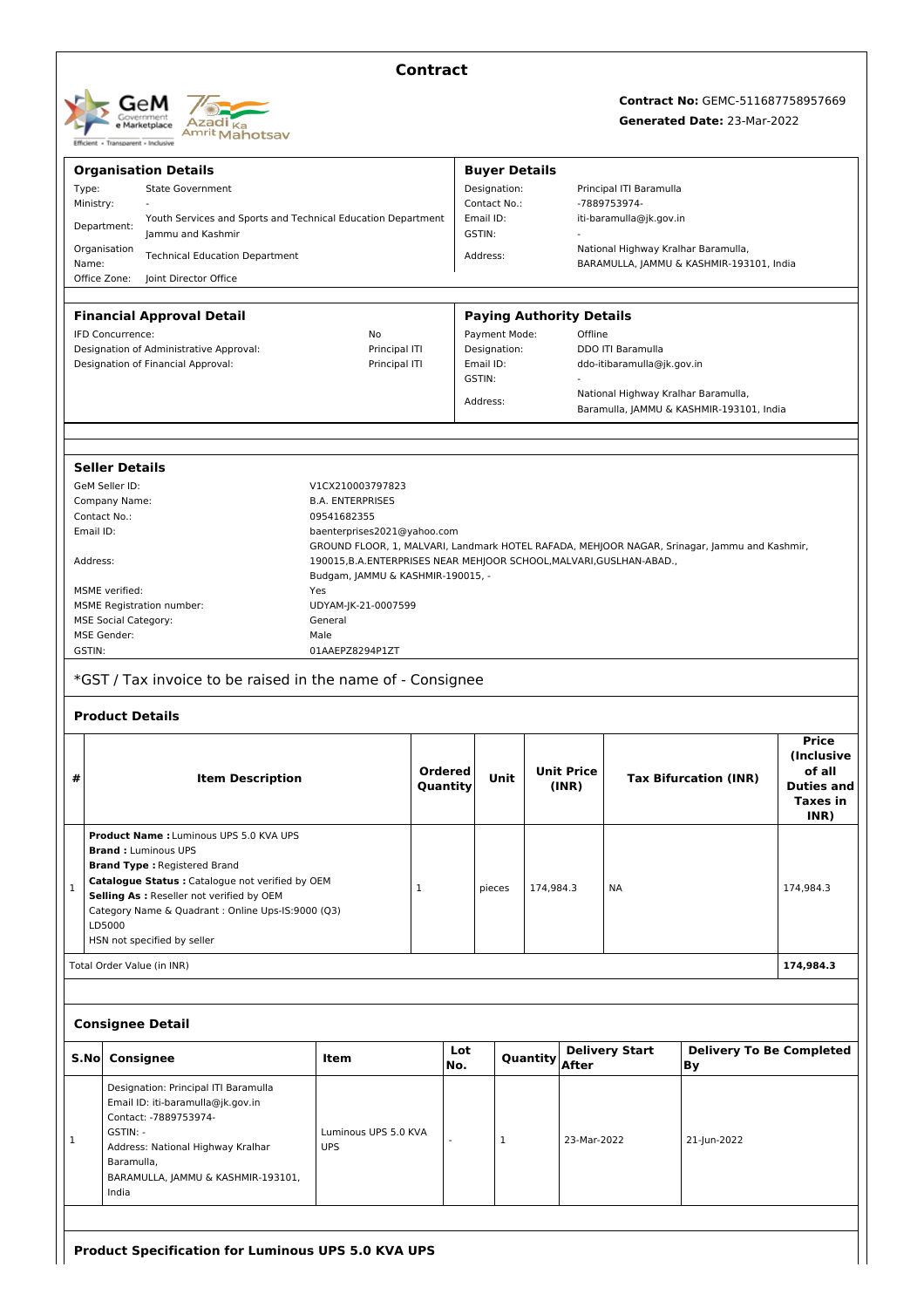| <b>Specification</b> | Sub-Spec                                                                                                                         | <b>Value</b>                                     |  |
|----------------------|----------------------------------------------------------------------------------------------------------------------------------|--------------------------------------------------|--|
|                      | Rating in KVA (KVA)                                                                                                              | 5.0 KVA                                          |  |
|                      | Technology                                                                                                                       | IGBT-PWM with inbuilt isolation<br>transformer   |  |
|                      | Input Power                                                                                                                      | single phase 160V - 260V<br>sinewave,50Hz        |  |
|                      | Output power                                                                                                                     | Single phase 230V +/-1% sinewave<br>50 Hz        |  |
|                      | Backup time (Minutes)                                                                                                            | 60                                               |  |
| Generic              | Minimum VAH (VAH)                                                                                                                | 8640                                             |  |
|                      | Warranty for UPS (Years)                                                                                                         | $\overline{2}$                                   |  |
|                      | Movable trolly for Batteries                                                                                                     | Without trollery but with rack                   |  |
|                      | Warranty for battery                                                                                                             | $\overline{2}$                                   |  |
|                      | Degree of Protection                                                                                                             | IP21                                             |  |
|                      | Cabling 5 meters for input and out put                                                                                           | With                                             |  |
|                      | Paralleling kit for synchronising                                                                                                | Without                                          |  |
|                      | Installation and Commissioning                                                                                                   | Yes                                              |  |
|                      | Minimum thickness of M.S.Sheet Enclosure duly painted (mm)                                                                       | 1.2                                              |  |
| Constructional       | Type of Battery                                                                                                                  | SMF-VRLA conforming to<br>JISC:8702(Pt.I,II&III) |  |
|                      | Maximum overshoot and Under shoot of output rated voltage                                                                        | $\overline{4}$                                   |  |
|                      | Voltage Regulation from no load to full load (%)                                                                                 | $<$ / = 3%                                       |  |
|                      | 20% Overload limit for minimum 10 minutes                                                                                        | Yes                                              |  |
| Functional           | Overall Efficiency (%)                                                                                                           | $>/-90\%$                                        |  |
|                      | Total Harmonic Distortion(THD) (%)                                                                                               | Maximum 3%                                       |  |
|                      | 50% Overload limit for minimum 1 minutes                                                                                         | Yes                                              |  |
|                      | Protection for under voltage at battery terminal at 10.5V per 12 V battery                                                       | Yes                                              |  |
| Protection           | Protection of Over voltage, Short Circuit & over load at UPS output terminal                                                     | Yes                                              |  |
| Metering And         | Digital Metering in UPS for AC Input Voltage, Output AC Voltage, Current, Frequency, Battery Voltage and<br>Current              | Yes                                              |  |
| Indications          | Indicators for mains presence, Battery charging and discharging, Output Over Load, Low Battery Voltage                           | Yes                                              |  |
|                      | Damp Heat : in accordance with IS:9000(part 5/sec.2)1981 at Temperature of 40 degree C,two cycles of<br>(12+12) hours each 2007) | Yes                                              |  |
|                      | Dry Heat Test : in accordance with IS:9000 (part 3/sec.5)1977 (reaffirmed 2007) at 55 degree C for 16 hrs                        | Yes                                              |  |
|                      | Cold Test : in accordance with IS:9000 (Part 2/Sec.4)1977 (Reaffirmed 2007) at -10 degree C for 4 hrs.                           | Yes                                              |  |
| Reports And          | Availability of the Type Test Report from Central Govt. /NABL/ILAC Accredited lab covering all technical<br>requirements.        | Yes                                              |  |
| Certification        | Type Test Certificate No.                                                                                                        | 592                                              |  |
|                      | Type Test Certificate date                                                                                                       | 18.11.17                                         |  |
|                      | Name of Lab                                                                                                                      | <b>URS</b>                                       |  |
|                      | Address of Lab                                                                                                                   | <b>NOIDA</b>                                     |  |
|                      | As per Meity (Government of India) guidelines UPS shall have valid BIS CRS certifications as applicable                          | Yes                                              |  |
|                      |                                                                                                                                  |                                                  |  |
|                      |                                                                                                                                  |                                                  |  |

**Note:** Seller has given an undertaking that it has made arrangements for getting the stores from an authorized distributor / dealer / channel partner of the OEM of the offered product. At the time of delivery of goods, Seller will provide necessary chain documents (in the form of GST Invoice) to prove that the supplied goods are genuine and are being sourced from an authorized distributor / dealer / channel partner of the OEM. In case of any complaint about genuineness of the supplied products, Seller shall be responsible for providing genuine replacement supplies.